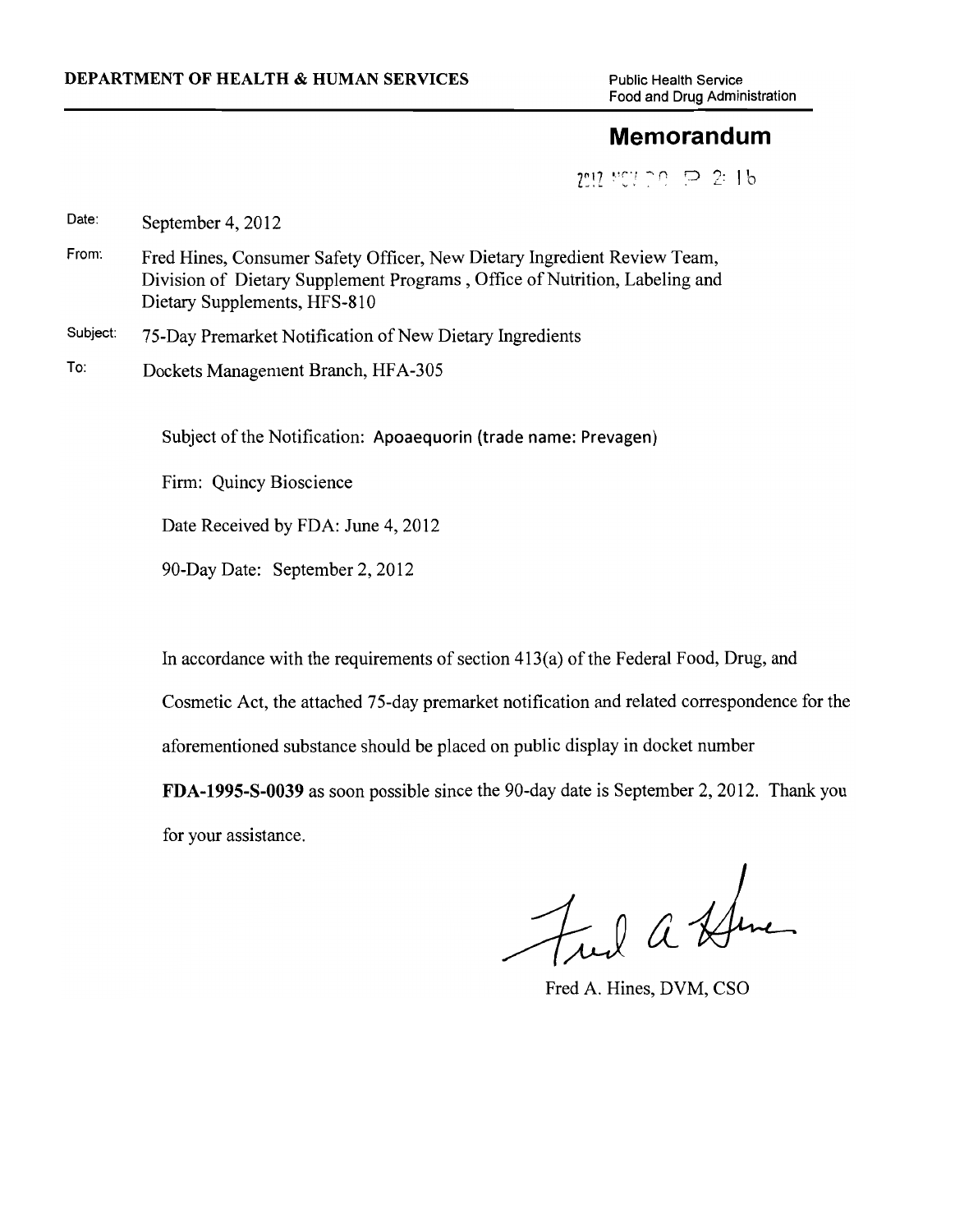

Food and Drug Administration 5100 Paint Branch Parkway College Park, Maryland 20740

**JUL** 2 5 **2012** 

Dan Moran, Ph.D. Director of Manufacturing Sciences Quincy Manufacturing 2010 Pinehurst Drive Middleton, Wisconsin 53562

Dear Dr. Moran:

, l,.Q~~'"'"~ ... <sup>~</sup>

This is to inform you that the notification, dated May 30, 2012, which you submitted pursuant to 21 United States Code (U.S.C.) § 350b(a)(2) (section 413(a)(2) of the Federal Food, Drug, and Cosmetic Act (the Act)) was received and filed by the Food and Drug Administration (FDA) on June 4, 2012. Your notification concerned "Apoaequorin" which you identify as a new dietary ingredient derived from fermentation of recombinant bacteria expressing a protein from the jellyfish *Aequorea victoria* that you intend to market in a dietary supplement product under the trade name "Prevagen".

According to your notification, "Apoaequorin will be marketed as a dietary ingredient with a daily intake of 20mg in [a vegetarian] capsule form with suitable excipients [rice flour and magnesium stearate]."

Under 21 U.S.C. 350b(a), the manufacturer or distributor of a dietary supplement containing a new dietary ingredient that has not been present in the food supply as an article used for food in a form in which the food has not been chemically altered must submit to FDA, at least 75 days before the dietary ingredient is introduced or delivered for introduction into interstate commerce, information that is the basis on which the manufacturer or distributor has concluded that a dietary supplement containing such new dietary ingredient will reasonably be expected to be safe. FDA reviews this information to determine whether it provides an adequate basis for such a conclusion. Under 21 U.S.C. 350b(a)(2), there must be a history of use or other evidence of safety establishing that the new dietary ingredient, when used under the conditions recommended or suggested in the labeling of the dietary supplement, will reasonably be expected to be safe. If this requirement is not met, the dietary supplement is considered to be adulterated under 21 U.S.C. 342(f)(1)(B) because there is inadequate information to provide reasonable assurance that the new dietary ingredient does not present a significant or unreasonable risk of illness or injury.

It is not readily apparent whether the substance that is the subject of your notification is a "dietary ingredient" within the meaning of 21 U.S.C.  $321(ff)(1)$  that may be lawfully used in dietary supplements. The term "dietary supplement" is defined in 21 U.S.C. 321(ff). A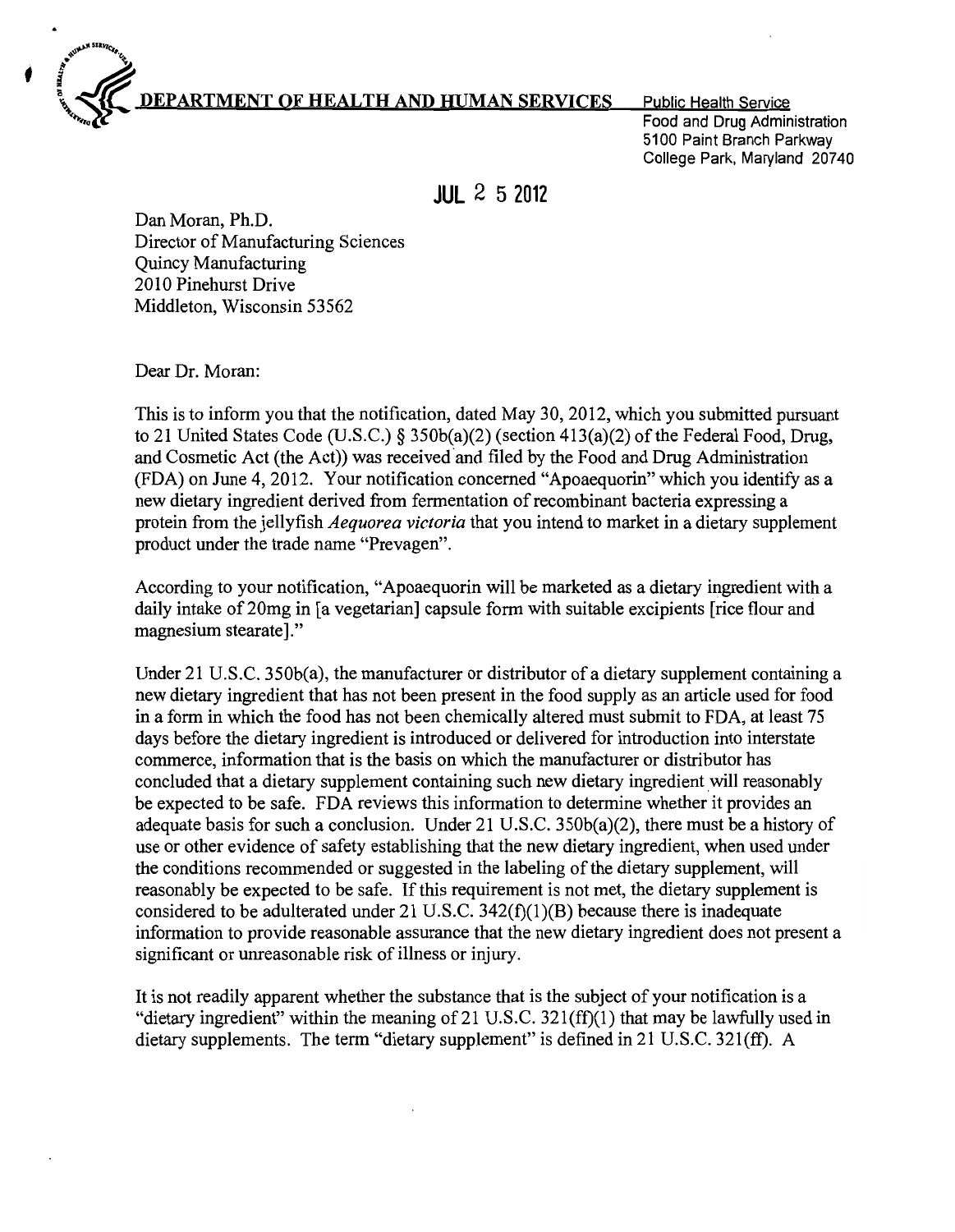Page -2- Dr. Dan Moran

dietary supplement means, among other things, a "product (other than tobacco) intended to supplement the diet that bears or contains one or more of the following dietary ingredients: (A) a vitamin; (B) a mineral; (C) an herb or other botanical; (D) an amino acid; (E) a dietary substance for use by man to supplement the diet by increasing the total dietary intake; or (F) a concentrate, metabolite, constituent, extract, or combination of any ingredient described in clause  $(A)$ ,  $(B)$ ,  $(C)$ ,  $(D)$ , or  $(E)$ . For example, your new dietary ingredient is derived from a recombinant bacterial fermentation product which has no history of use as human food.

Nevertheless, FDA has carefully considered the information in your submission and the agency has significant concerns about the evidence on which you rely to support your conclusion that "Prevagen" containing "Apoaequorin" will reasonably be expected to be safe under the conditions of use described in your notification.

FDA is unable to establish the identity of your ingredient "Apoaequorin" because your notification does not provide adequate information on the specifications or the manufacturing of your ingredient. For example, it is unclear how impurities are controlled to acceptable levels to ensure the reproducibility of your final product manufactured by recombinant bacteria. Without such information, it is unclear how the product you intend to market is qualitatively and quantitatively similar to the substances described in the information that you rely on as evidence of safety or how that information forms the basis for a reasonable expectation of safety under the intended conditions of use.

FDA is unable to establish the safety of your ingredient "Apoaequorin" based on the history of use provided in your notification. For example, *Aequorea victoria,* which produces apoaequorin, is not one of the jellyfish species that was identified by your referenced articles as a jellyfish that is traditionally consumed by humans. In addition, you did not provide the identity relationship between jellyfish consumed by humans and your ingredient. Moreover, you did not relate serving levels, consumption frequencies, and duration of uses of "Apoaequorin" with that of jellyfish that are typically consumed by humans. Therefore, it is unclear, from your notification, how the history of use provided in your notification can be used to establish the safety of your ingredient under the intended conditions of use.

FDA is unable to establish the safety of your ingredient, "Apoaequorin", based on the animal study provided in your notification. For example, your safety data is based on only a single 90-day toxicology rat study. In the absence of sufficient history of use or sub-chronic toxicology data from a second species, it is unclear how the history of use and other evidence of safety in your notification form a basis for a reasonable expectation of safety of daily chronic consumption of your ingredient at the proposed serving level.

It is possible that a recently enacted law may affect the legal status of dietary supplements containing "Apoaequorin". Section 30l(ll) of the Federal Food, Drug, and Cosmetic Act (21 U.S.C. 331(11)) prohibits the introduction or delivery for introduction into interstate commerce of any food (including a dietary supplement) that contains a drug approved under 21 U.S.C. 355, a biological product licensed under 42 U.S.C. 262, or a drug or a biological product for which substantial clinical investigations have been instituted and their existence made public, unless one of the exemptions in section 301(ll)(1)-(4) applies. In our review of your notification, FDA did not consider whether section 301(11) or any of its exemptions apply to